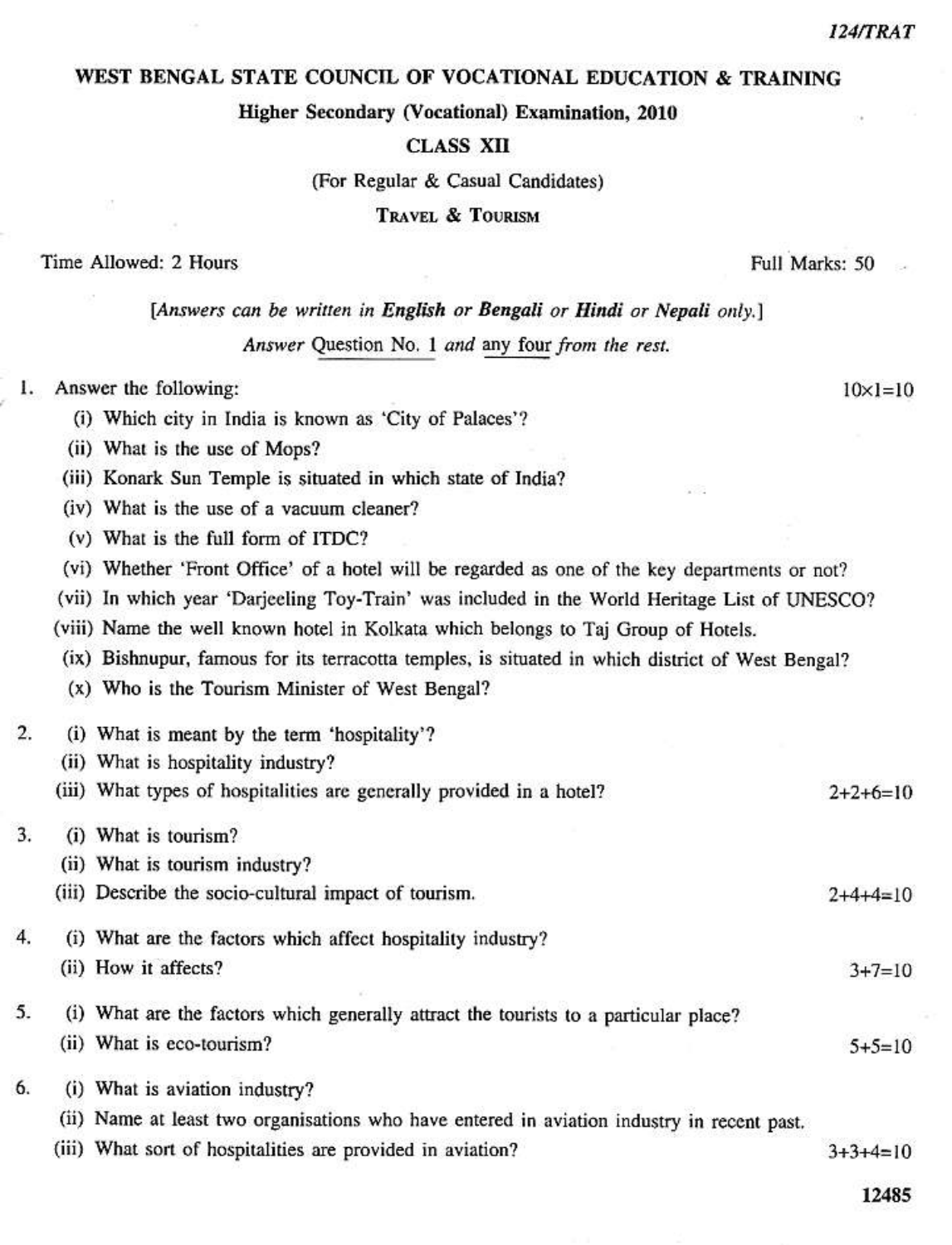7. (i) What is meant by 'travel-agent'?

(ii) What are the services they are providing to the tourists?

(iii) How tourism industry is benefited from their services?

As a tourist to visit Darjeeling for the first time, will you prefer to travel from New Jalpaiguri to Darjeeling 8. 10 by train or by road? Why?

 $9.$ Briefly describe:

(i) Liquid licence,

(ii) Bell Desk,

(iii) Workers compensation,

(iv) Front Office,

(v) House-keeping.

### [Bengali Version]

।বাংলা অথবা ইংরাজী অথবা হিন্দী অথবা নেপালীতে উত্তর লেখা যাবে।

# প্রথম প্রশ্নটির উত্তর দেওয়া আবশ্যিক।

# পরবর্তী প্রশ্নগুলোর মধ্যে থেকে যে কোন চারটি প্রশ্নের উত্তর দাও।

১। নিম্নলিখিত প্রশ্নগুলির জবাব দাওঃ

(ক) ভারতবর্ষের কোন শহর 'সিটি অফ্ প্যালেসেস্' নামে খ্যাত?

(খ) Mops'-এর ব্যবহার কি?

(গ) ভারতবর্ষের কোন রাজ্যে কোণার্ক সূর্য্য মন্দির অবস্থিত?

(ঘ) ভ্যাকুয়াম ক্লিনার কি প্রয়োজনে ব্যবহৃত হয়?

(ঙ) ITDC-র পূরো নামটি কি?

(চ) একটি হোটেলের গুরুত্বপূর্ণ বিভাগগুলির মধ্যে 'Front-office' পরে কি?

(ছ) UNESCO প্রকাশিত বিশ্ব ঐতিহ্য তালিকায় (World Heritage List) 'দার্জিলিং টয়-ট্রেন' কোন্ বছর অন্ততুক্ত হয়?

(জ) কোলকাতায় অবস্থিত এই পরিচিত হোটেলটি তাজ গ্রুপ অফ্ হোটেলের অন্তর্গত। হোটেলটির নাম কি?

(ঝ) 'টেরাকোটা' মন্দিরের জন্য বিখ্যাত বিষ্ণুপুর পশ্চিমবঙ্গের কোন জেলায় অবস্থিত?

(এঃ) পশ্চিমবঙ্গের পর্যটন মন্ত্রী কে?

(ক) 'আতিথেয়তা' (hospitality) বলতে কি বোঝ? ২৷

্খ) আতিখেয়তা শিল্প কি?

(গ) হোটেলে সাধারণতঃ কি ধরনের আতিথেয়তার ব্যবস্থা থাকে?

৩। (ক) 'পৰ্যটন (tourism)' বলতে কি বোঝ?

(খ) 'পৰ্যটন শিল্প' কি?

(গ) পর্যটন কিভাবে সমাজ-সংস্কৃতিকে প্রভাবিত করে?

 $2+8+8=50$ 

02-3+2+5

 $2+2+2+2+2=10$ 

 $30x3=30$ 

 $3+4+3=10$